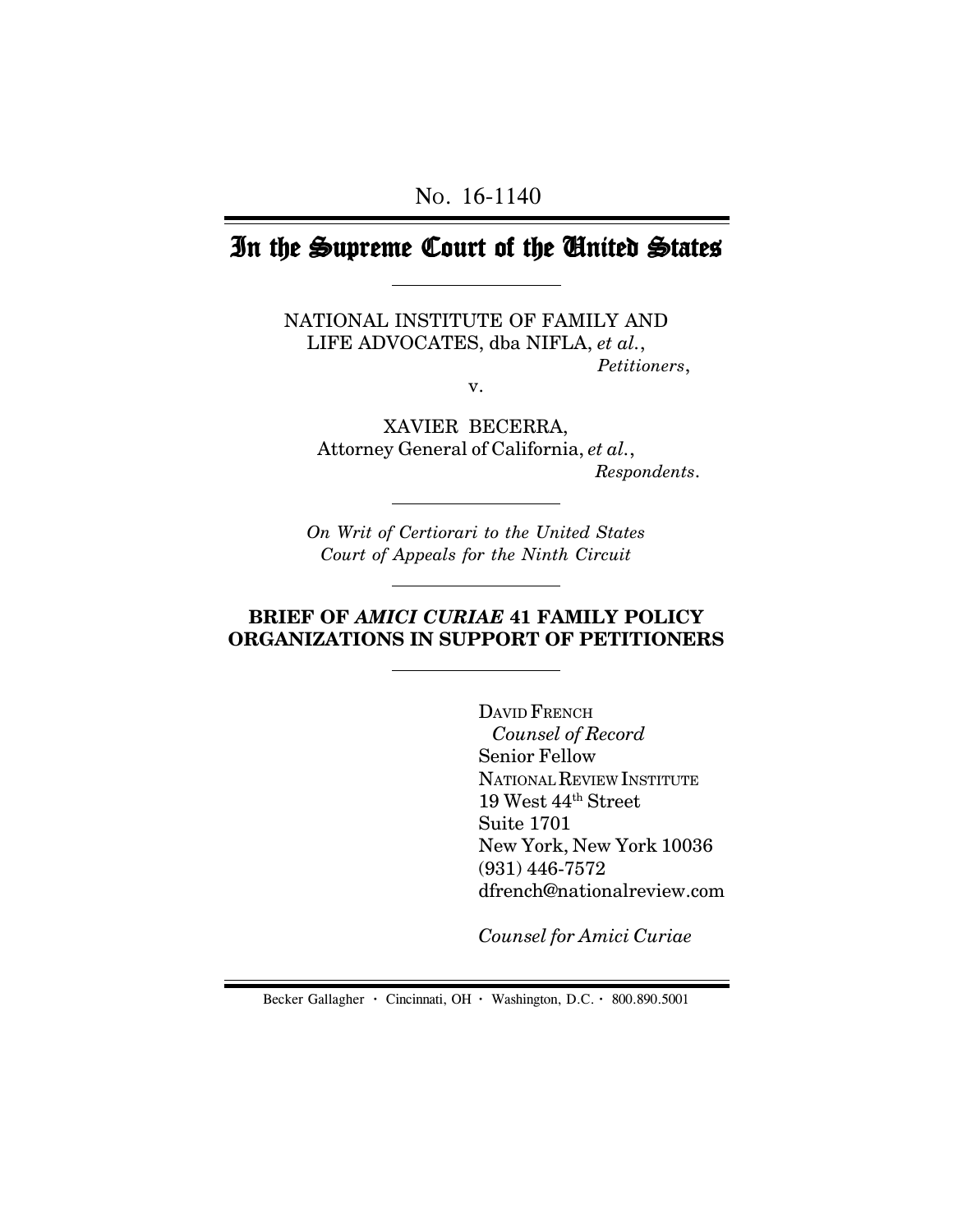### **QUESTION PRESENTED**

Whether the disclosures required by the California Reproductive FACT Act violate the protections set forth in the Free Speech Clause of the First Amendment, applicable to the States through the Fourteenth Amendment.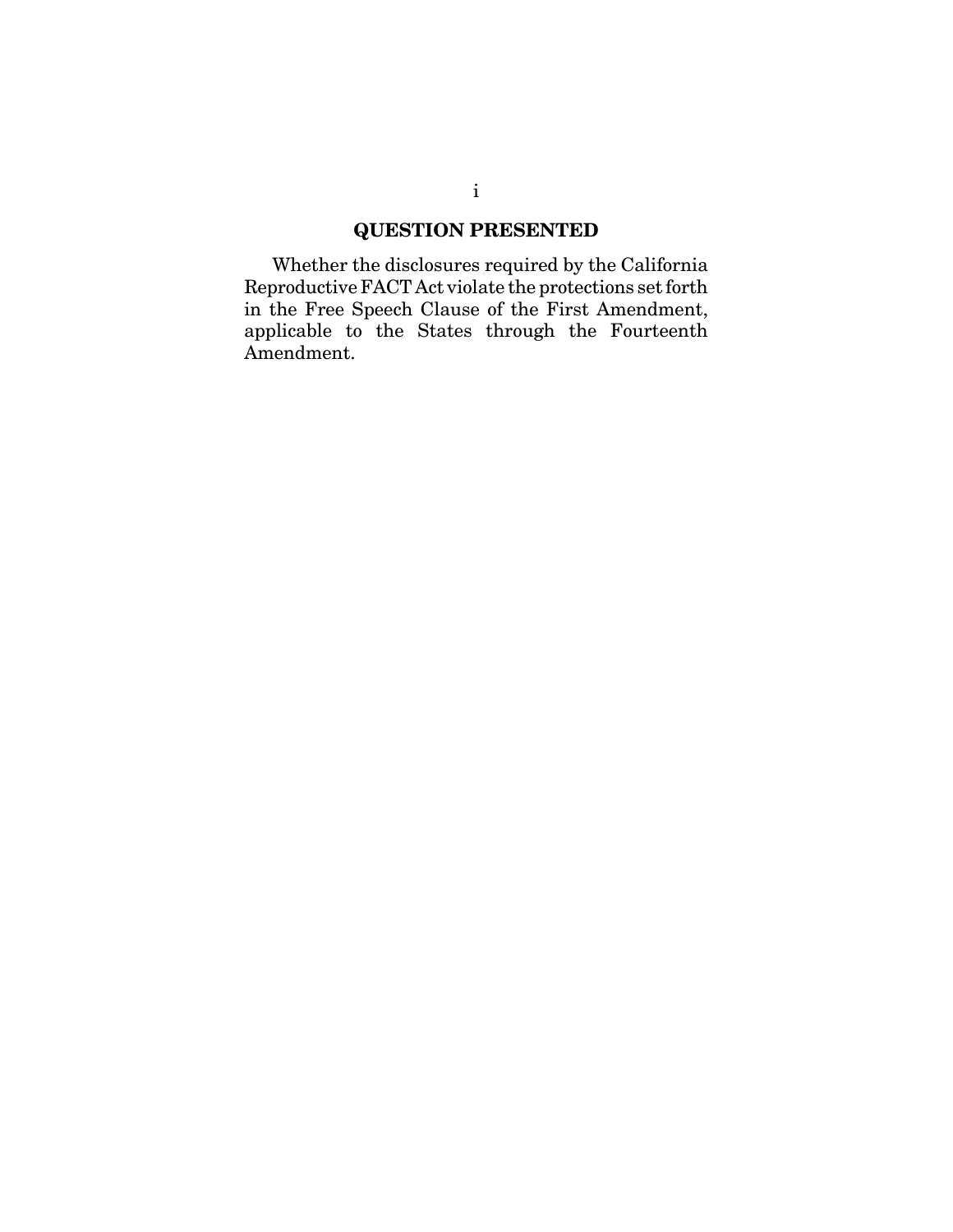# **TABLE OF CONTENTS**

| QUESTION PRESENTED  i                                                                            |
|--------------------------------------------------------------------------------------------------|
| TABLE OF AUTHORITIES  iii                                                                        |
| INTEREST OF AMICI CURIAE  1                                                                      |
| SUMMARY OF ARGUMENT  2                                                                           |
|                                                                                                  |
| The State of California Is Conscripting<br>L<br>Pro-Life Professionals Into its Pro-Choice       |
| California Is Transforming Private Pro-Life<br>Н.<br>Property Into Billboards for the Pro-Choice |
| California's Intolerance Threatens to<br>Ш<br>Exacerbate American Cultural Divide  14            |
|                                                                                                  |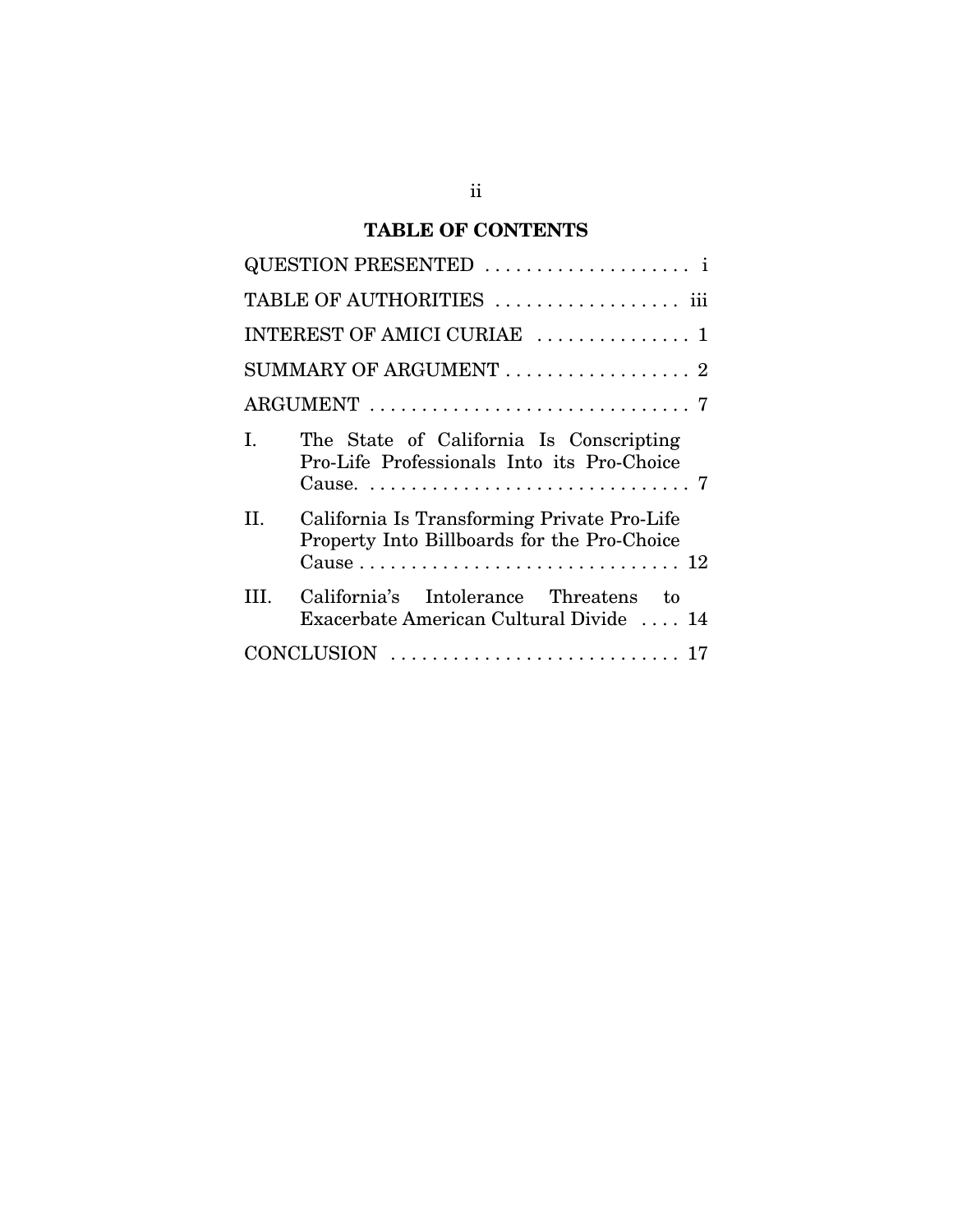# **TABLE OF AUTHORITIES**

### **CASES**

| Masterpiece Cakeshop v. Colorado Civil Rights<br>Commission,                          |
|---------------------------------------------------------------------------------------|
| (No. 16-11, Argued Dec. 5, 2017)  2, 6, 16                                            |
| National Institutes of Family and Life Advocates v.<br>Harris,                        |
|                                                                                       |
| West Virginia State Board of Education v. Barnette,                                   |
| Wooley v. Maynard,<br>430 U.S. 705 (1977) $\ldots \ldots \ldots \ldots \ldots$ passim |
| <b>CONSTITUTION</b>                                                                   |
|                                                                                       |
|                                                                                       |

# **OTHER AUTHORITIES**

| Assem. Comm. On Health, Analysis of Assembly                                                                                  |
|-------------------------------------------------------------------------------------------------------------------------------|
|                                                                                                                               |
| Assembly. Bill No. 775 Section 1(b)  3                                                                                        |
| Frederick Douglass, "A Plea For Freedom of Speech<br>in Boston" (Dec. 9, 1860) $\ldots \ldots \ldots \ldots \ldots \ldots 15$ |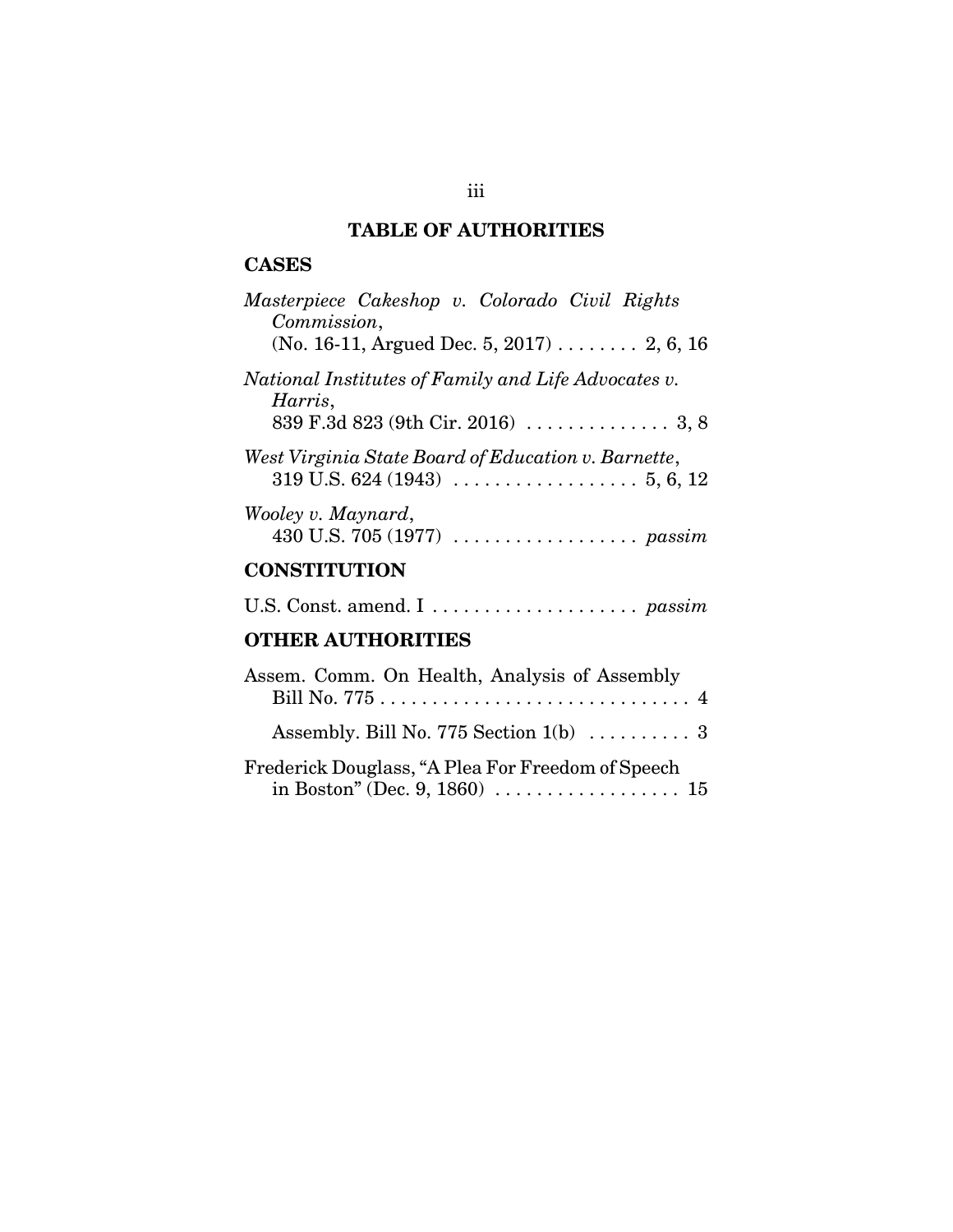#### **INTEREST OF AMICI CURIAE**<sup>1</sup>

The 41 family policy councils and policy alliances listed below each work within their respective states to preserve religious liberty and rights of conscience from state overreach and government intrusion. They are nonprofits who advocate for free speech, religious liberty, and the rights of the unborn. They pursue their work in court, before legislatures, in governor's mansions, and in the court of public opinion. They are vitally concerned that the decision of the court below undermines a constitutional firewall against compelled speech and will set a precedent permitting states to coerce conformity even from those citizens who dissent from state-mandated orthodoxy on matters of "politics, nationalism, religion, or other matters of opinion." The complete list follows:

The Alaska Family Council, Center for Arizona Policy, Family Council of Arkansas, California Family Council, Capitol Resource Institute, Colorado Family Action, Family Institute of Connecticut, Delaware Family Policy Council, Family Policy Alliance, Family Policy Alliance of Georgia, Hawaii Family Forum, Family Policy Alliance of Idaho, The FAMiLY LEADER of Iowa, Family Policy Alliance of Kansas, The Family Foundation of Kentucky, Louisiana Family Forum, Christian Civic League of Maine, Massachusetts

<sup>&</sup>lt;sup>1</sup> Petitioners have submitted a blanket consent to the filing of amicus briefs in this case. Amici have contacted and obtained consent to file this brief from counsel for Respondents. Amici state that no counsel for a party authored this brief in whole or in part, and no person other than the amici or their counsel made any monetary contribution intended to fund the preparation or submission of this brief.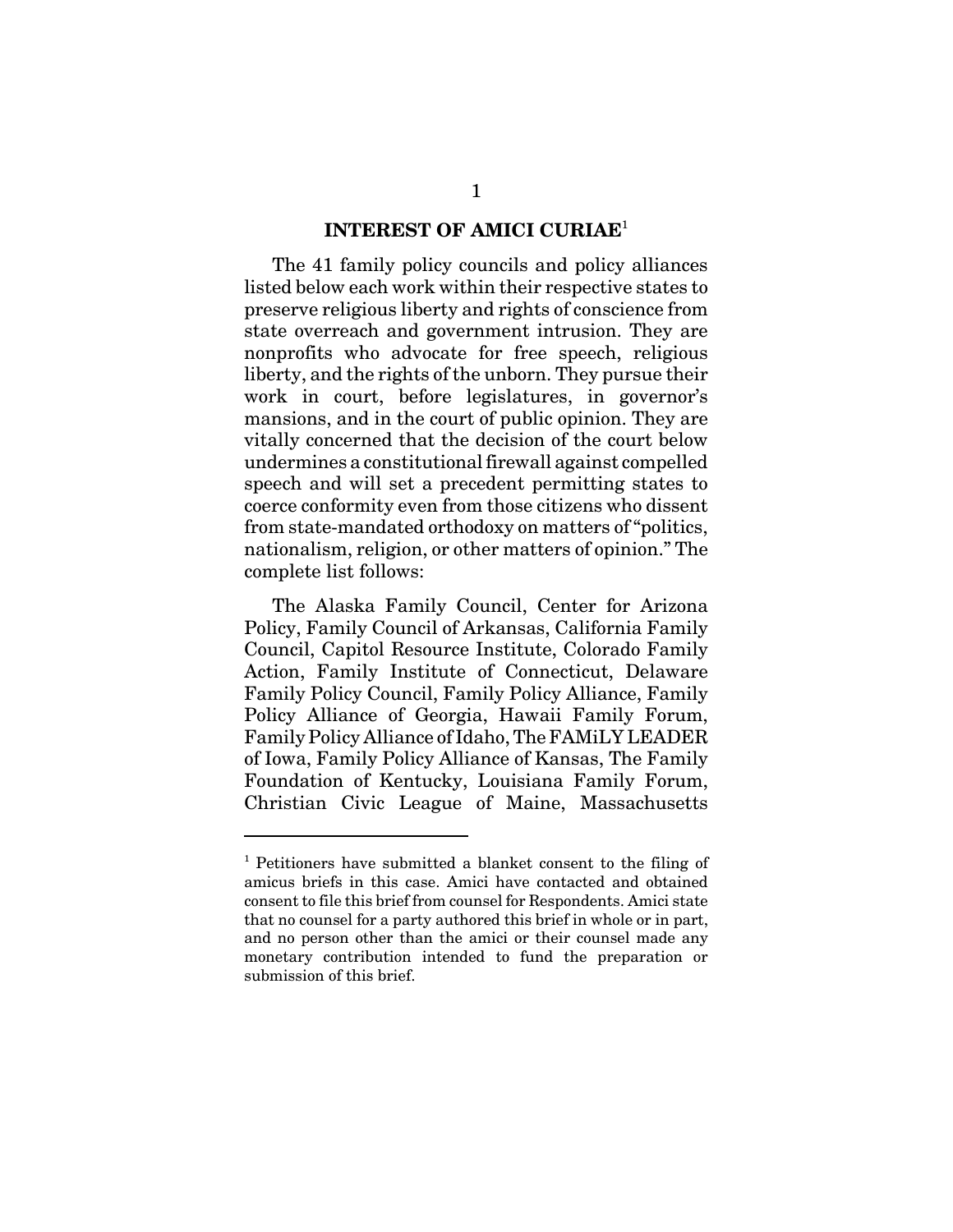Family Institute, Michigan Family Forum, Minnesota Family Council, Montana Family Foundation, Nebraska Family Alliance, Nevada Family Alliance, Cornerstone Action of New Hampshire, New Jersey Family Policy Council, Family Policy Alliance of New Mexico, New Yorkers for Constitutional Freedoms, North Carolina Family Policy Council, NC Values Coalition, Family Policy Alliance of North Dakota, Citizens for Community Values of Ohio, Family Policy Institute of Oklahoma, Pennsylvania Family Council, Palmetto Family Council of South Carolina, South Dakota Family Heritage Alliance, Family Action Council of Tennessee, Texas Values, The Family Foundation of Virginia, Family Policy Institute of Washington, Family Policy Council of West Virginia, and Wisconsin Family Action.

#### **SUMMARY OF ARGUMENT**

For the second time in recent months this Court is called upon to consider and rule upon the most egregious form of First Amendment violation — the decision of the state to compel its citizens to express or support ideas they find repugnant.

In the first case, *Masterpiece Cakeshop v. Colorado Civil Rights Commission* (No. 16-11, Argued Dec. 5, 2017) the state at least offered the defense that custom design of a wedding cake was not a form of expression protected by the First Amendment. In this case, no such defense is available. In this case, the state knows full well that it is compelling speech, and it knows full well that it is compelling speech on matters of deep moral, religious, and political dispute.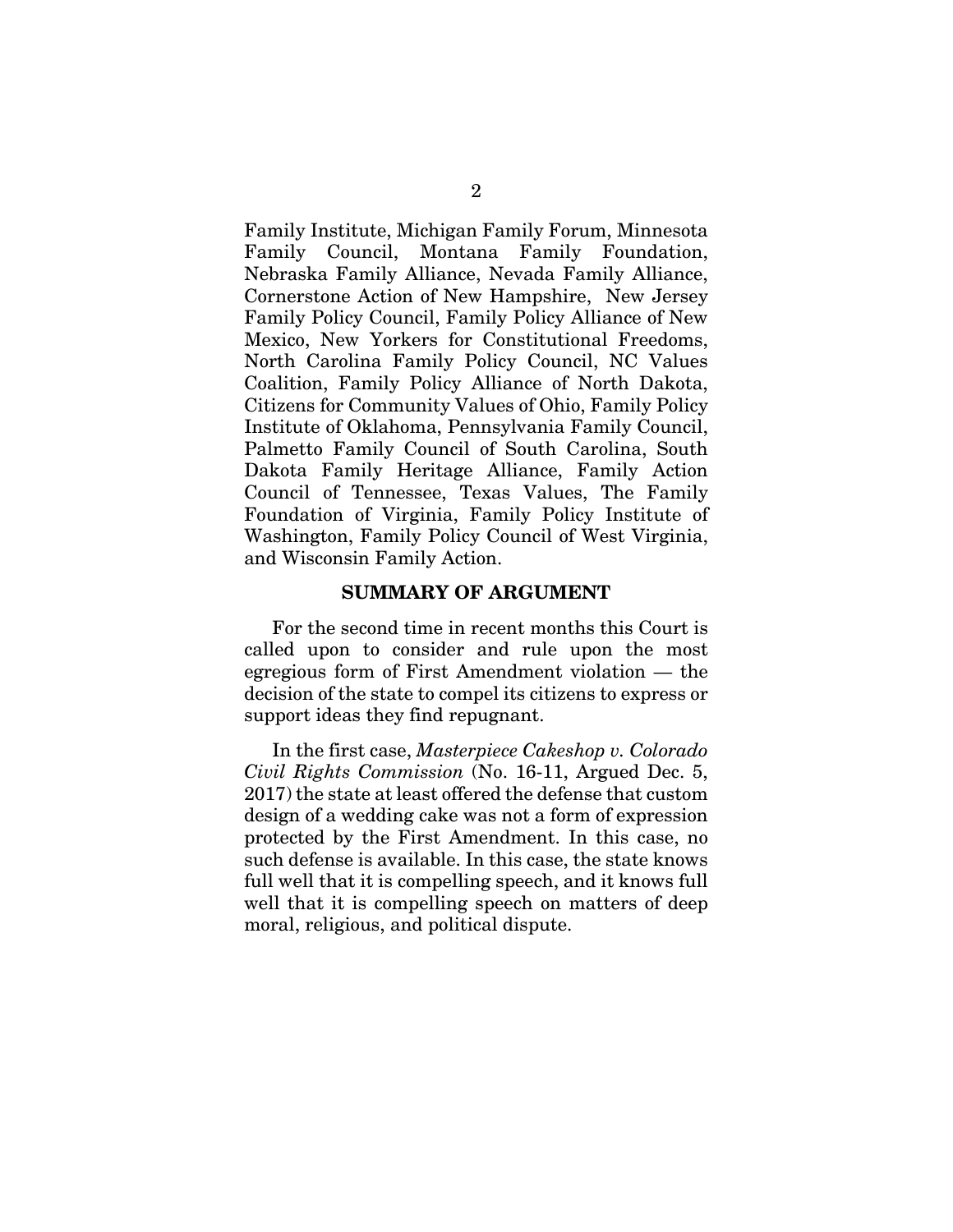The state here compels pro-life crisis pregnancy centers to advertise the availability of free or low-cost abortions. Given the belief of these pro-life citizens that the unborn child is a separate human life, equal in value to any other living person, the state is requiring these citizens to advertise the availability of free or low-cost means of facilitating death.

These beliefs are the soul motivating the embodied action of pro-life pregnancy centers: their staff and volunteers are moved by a desire to save the lives of unborn children and help mothers choose to give birth. The State of California directly interferes with their work by forcing them to post messages actively opposed to their lifesaving efforts. It is hard to imagine a greater imposition on individual conscience. It is hard to imagine a more repugnant form of forced speech.

And what is the state interest so vital that it permits California to conscript the private speech of pro-life citizens? The state is claiming that it wants to provide accurate information to young women. Women are "unaware of the public programs available to them," declares California. *National Institutes of Family and Life Advocates v. Harris*, 839 F.3d 823, 829 (9th Cir. 2016) (citing Assembly. Bill No. 775 Section 1(b)). Yet the state has enormous resources available to correct this alleged information gap. It can distribute literature, erect signs, run commercials, advertise on social media, and work with sympathetic community groups and activists to spread the word. Its own ability to speak is bounded only by its creativity and its funding.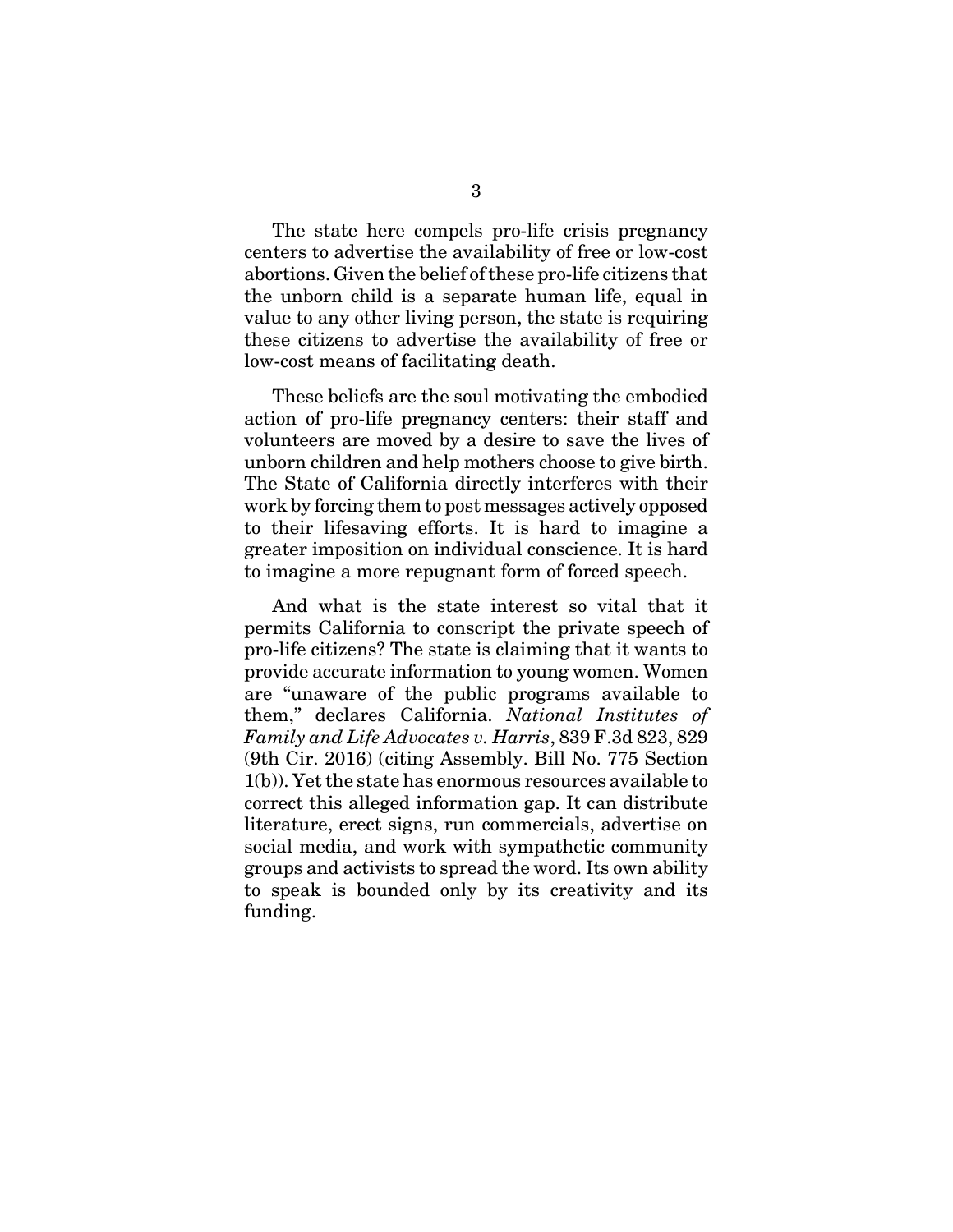But that's not enough for the state. It specifically chose to target pro-life pregnancy centers. It chose to use their access to their clients to spread the state's message. Why? Because the state openly and obviously despises the pro-life pregnancy centers' mission and purpose. The legislature explicitly condemns their efforts to "discourage and prevent women from seeking abortions." Assem. Comm. On Health, Analysis of Assembly Bill No. 775 at 3. It claims — without offering any specific findings about petitioners in this case — that pregnancy centers "interfere with women's ability to be fully informed and exercise their reproductive rights." *Id*.

The court below justified its holding that the state could indeed force crisis pregnancy centers to post a notice that California provides "immediate free or lowcost access" to abortion in part by describing the notice as mere "professional speech," as if speech by professionals on matters of public concern were entitled to less constitutional protection than speech by other private citizens.

Yet California's citizens, including professionals operating in their professional capacities, have a constitutional right to discourage women from seeking abortions. They have a constitutional right to remain silent about the availability of state-funded free abortions. They have a constitutional right to make the case for life, including by competently offering medical services that are designed not just to convey the truth about the humanity of the unborn child but also to ease the concerns and burdens of the pregnant mother.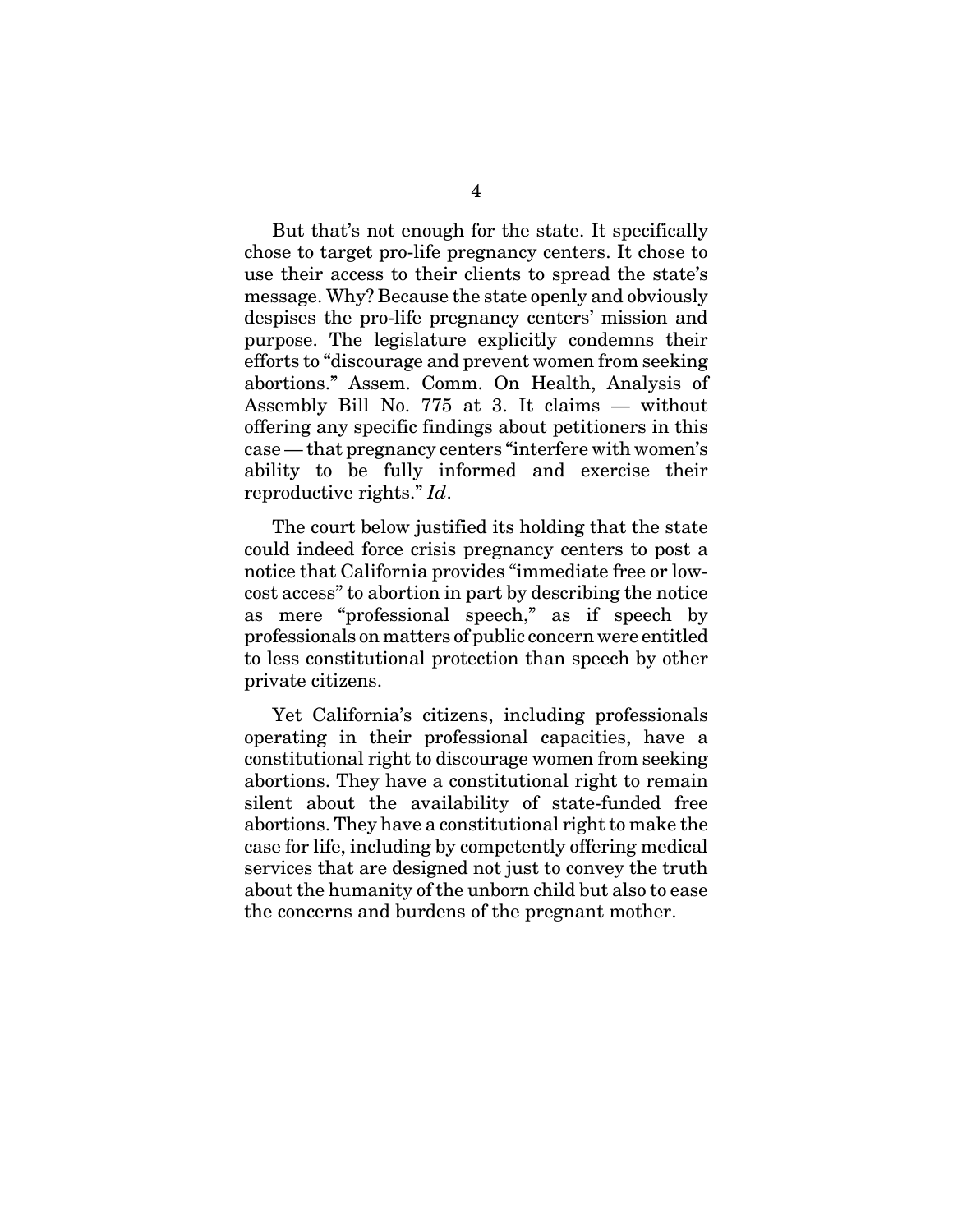The Ninth Circuit's decision undermines two of the Court's most important precedents, *West Virginia State Board of Education v. Barnette*, 319 U.S. 624 (1943) and *Wooley v. Maynard*, 430 U.S. 705 (1977). If California has its way, then a "fixed star in our constitutional constellation," will be erased from our nation's sky. *Barnette*, 319 U.S. at 642. No longer will it be the case that "no official, high or petty, can prescribe what shall be orthodox in politics, nationalism, religion, or other matters of opinion or force citizens to confess by word or act their faith therein." *Id.*

If this court rules in favor of the respondents, it will send a clear message that, contrary to its former holding in *Barnette,* state governments may settle hotly debated moral questions by legislative fiat, and may compel dissenting citizens to speak in accordance with the government's preferences.

In forcing pro-life citizens to advertise for free or reduced-cost abortions, the state of California is making a demand every bit as intrusive as asking a Jehovah's Witness family to state that they intend to "live free or die." In *Maynard*, the Court squarely addressed the question "of whether the State may constitutionally require an individual to participate in the dissemination of an ideological message by displaying it on his private property in a manner and for the express purpose that it be observed and read by the public." *Maynard*, 430 U.S. at 713. The court found that New Hampshire could not force citizens to turn their private automobiles into a "mobile billboard" for its "ideological message." *Id*. at 715.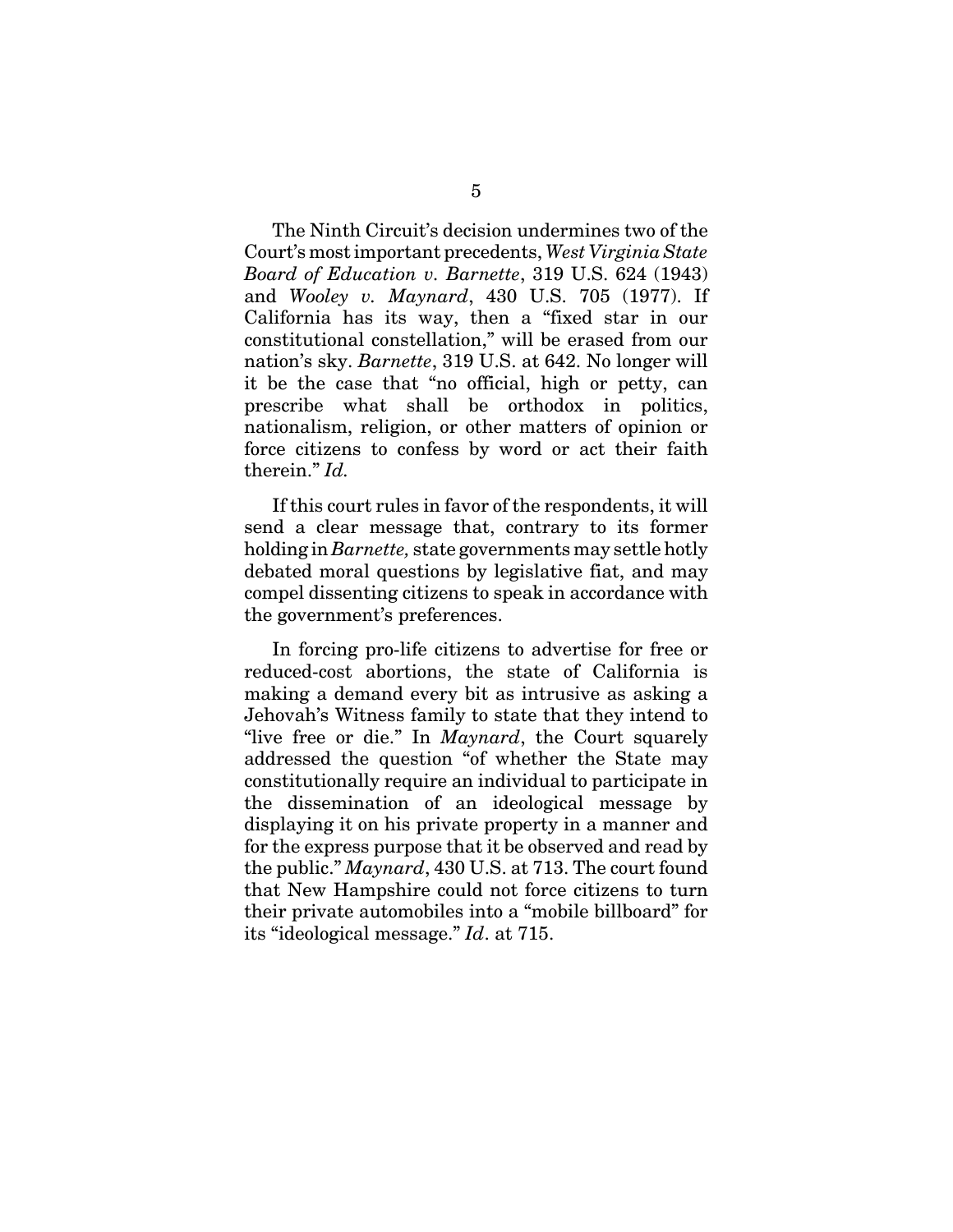Here, the state attempts to transform pro-life pregnancy centers into stationary billboards for a proabortion message. It commandeers pro-life citizens' platforms and resources to accomplish the state's prochoice purpose. It introduces its approval of abortion into the pregnancy centers' relationships with their clients, including many clients who are themselves morally opposed to abortion.

During the *Masterpiece Cakeshop* oral argument, Justice Kennedy rightly noted that "tolerance is essential in a free society. And tolerance is most meaningful when it's mutual." Oral Arg. Tr. 62. Where is the tolerance in California's actions? The state scorns the marketplace of ideas. It rejects the notion that the cure for speech that it deems bad is more speech or better speech. Instead, it seeks to coerce dissenters into spreading the state's message and advancing the state's interests.

If anything, the law at issue here is more pernicious than the laws at issue in *Barnette* and *Maynard*. In those cases, the state was not specifically targeting the speech of Jehovah's Witnesses. The law in this case is specifically crafted to target pro-life citizens, as the legislative record shows. This is not tolerance. It is coercion, and it strikes at the heart of the First Amendment.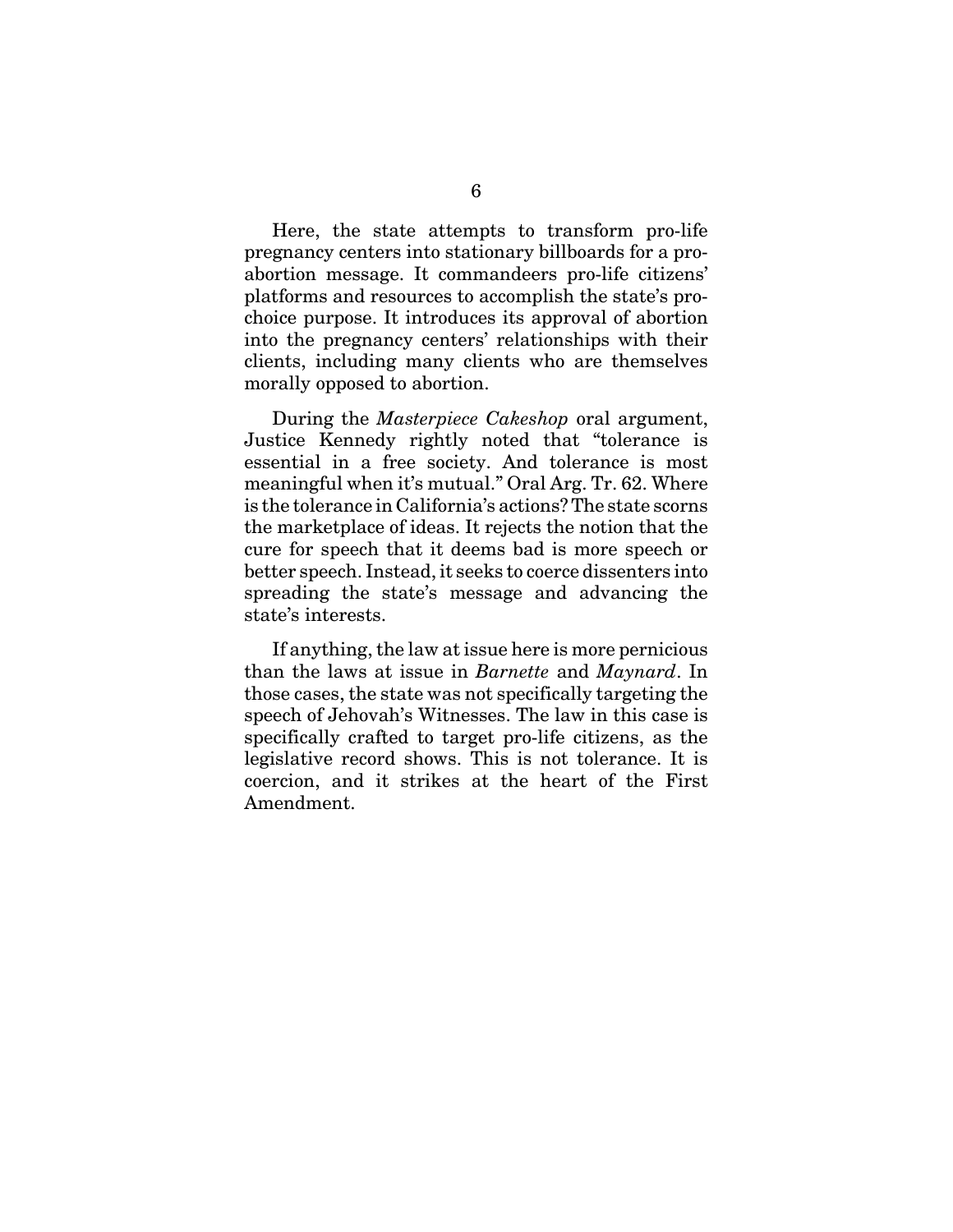#### **ARGUMENT**

### **I. The State of California Is Conscripting Pro-Life Professionals Into its Pro-Choice Cause.**

Let us be clear about California's actions in this case. It is using its defense of one constitutional right — the *Roe*-created right to abort a child — as a pretext for diminishing a second constitutional right, the First Amendment-protected freedom of speech. It has made the ideological decision to facilitate abortions even to the point of funding the procedure, and it is now requiring private citizens to communicate the state's ideological decision even when those citizens are strongly and sincerely opposed.

Moreover, the grounds for forcing these pro-abortion communications are thin to the point of pretext, demonstrating both hostility to the pro-life message and hostility to the pro-life messenger. As the Ninth Circuit relates in the decision below, the law was specifically aimed at addressing the alleged sins of prolife pregnancy centers, but the legislature's indictment — especially when read in light of the statute at issue — is less than damning:

The Legislature also found that the ability of California women to receive accurate information about their reproductive rights, and to exercise those rights, is hindered by the existence of crisis pregnancy centers (CPCs). CPCs "pose as full-service women's health clinics, but aim to discourage and prevent women from seeking abortions" in order to fulfill their goal of "interfer[ing] with women's ability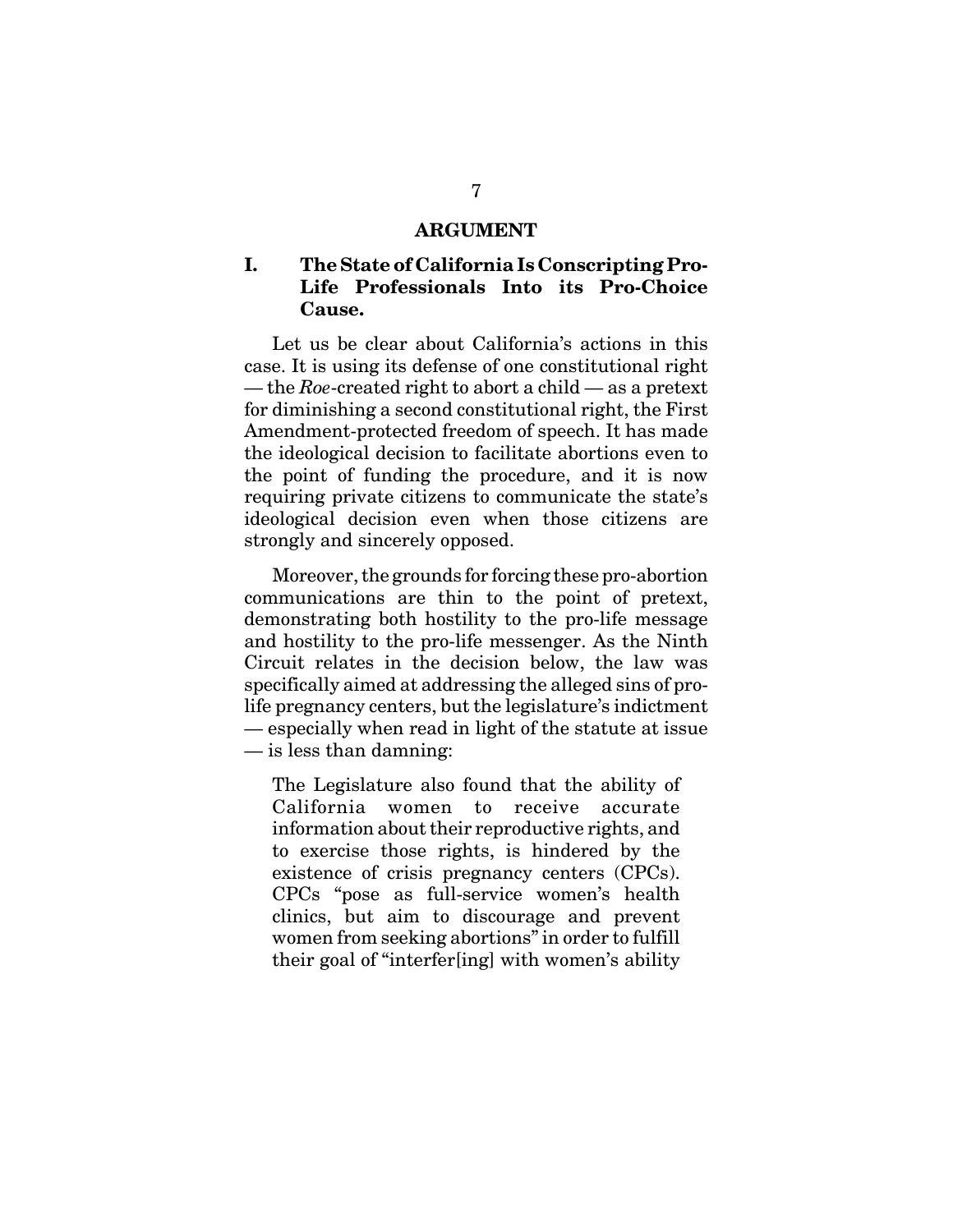to be fully informed and exercise their reproductive rights." Assem. Comm. on Health, Analysis of Assembly Bill No. 775 at 3. The Legislature found that CPCs, which include unlicensed and licensed clinics, employ "intentionally deceptive advertising and counseling practices [that] often confuse, misinform, and even intimidate women from making fully-informed, time-sensitive decisions about critical health care." *Id*.

#### *Harris*, 839 F.3d at 829.

Notably, there is no claim that any person is forced to enter a crisis pregnancy center. There is no claim that crisis pregnancy centers block access to information available through countless alternative sources. Women can do research on the internet, they can walk into other clinics, they can talk to friends and relatives. They can see commercials on television, hear ads on the radio, and talk to other mothers. While there may be women who lack information, it is not for lack of *access* to information.

Moreover, if the state feels that existing information channels are inadequate, it can directly address the deficiency through access to funds and communication outlets that dwarf the financial and media reach of crisis pregnancy centers. Instead, it has chosen to target one of the few spaces in the California community where the pro-life message is presented in a direct manner and in an undiluted form.

The state plainly does not like this pro-life message. It explicitly finds it "unfortunate" is that these pregnancy centers "aim to discourage and prevent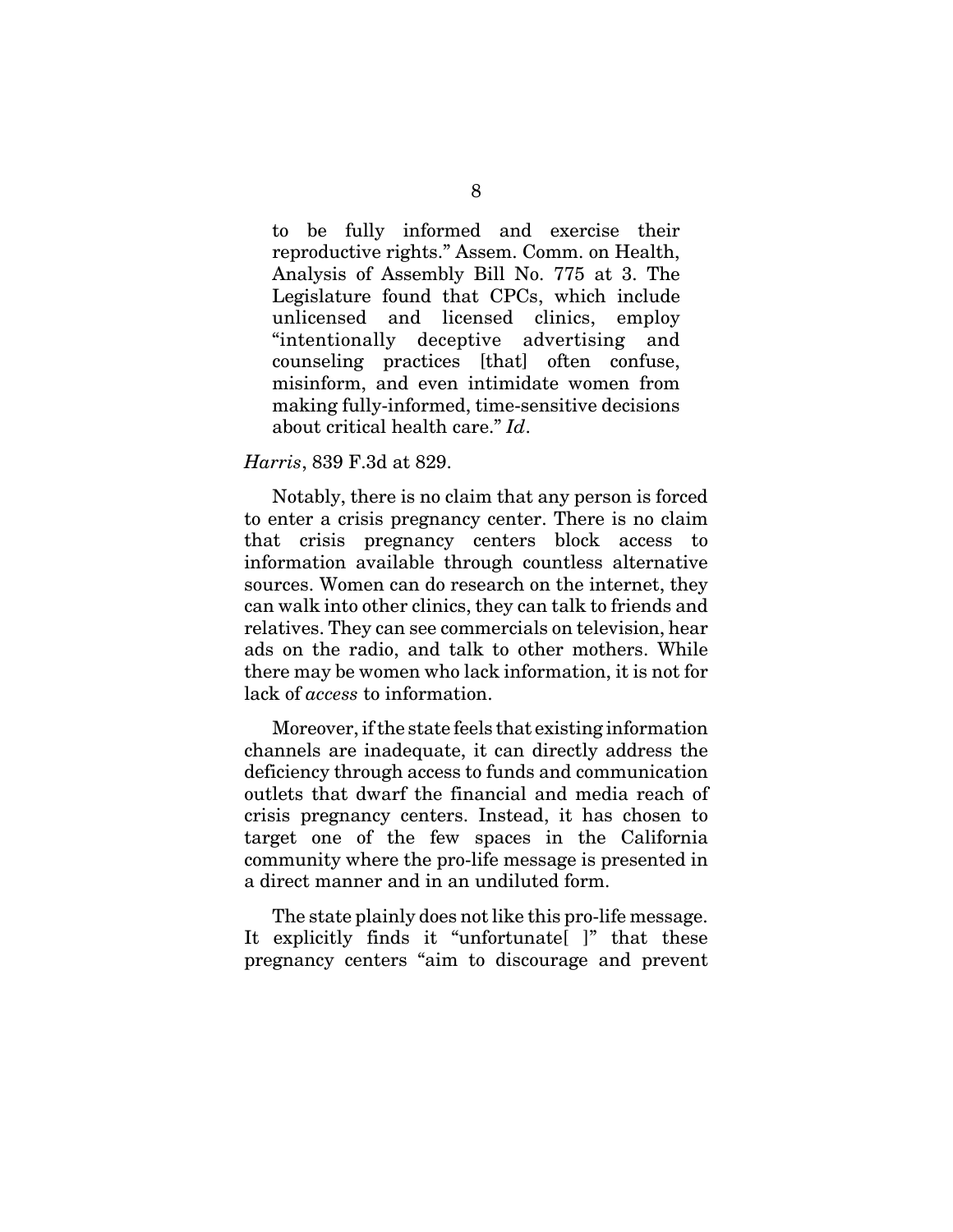women from seeking abortions." JA 84-85. The state's sweeping, undifferentiated animus is also obvious from its remedy. The statute does not take aim at individual pro-life pregnancy centers for engaging in proven misconduct. Instead, the state of California directs a shotgun blast at all pro-life pregnancy centers by directing them to advertise for free or low-cost abortions.

In other words, every pro-life pregnancy center is compelled to comply even if there is no proof that it has ever confused, misinformed, or intimidated a single client. Nor is the compelled speech an appropriate remedy for the alleged fraudulent behavior. An advertisement for low-cost abortion does nothing to correct the alleged "misimpressions" and "false information" of the clinics. Rather, the problem it redresses is apparently the bare fact that too few abortions are happening in the state of California.

In short, the state's admitted goals and the pro-life pregnancy centers' essential mission are in fundamental opposition. California is attempting to make sure that each and every pregnant woman in the state knows that they possess a right to an abortion and that the state will facilitate access to that right by providing low-cost or no-cost abortions to those who qualify. The pro-life pregnancy center is attempting to teach each client about the value of the human life in her womb and to persuade her to make the choice to deliver that child and either raise him herself or give him up for adoption.

The few medical services provided at pro-life pregnancy centers are provided *for the purpose* of facilitating the mission of the organization: pregnancy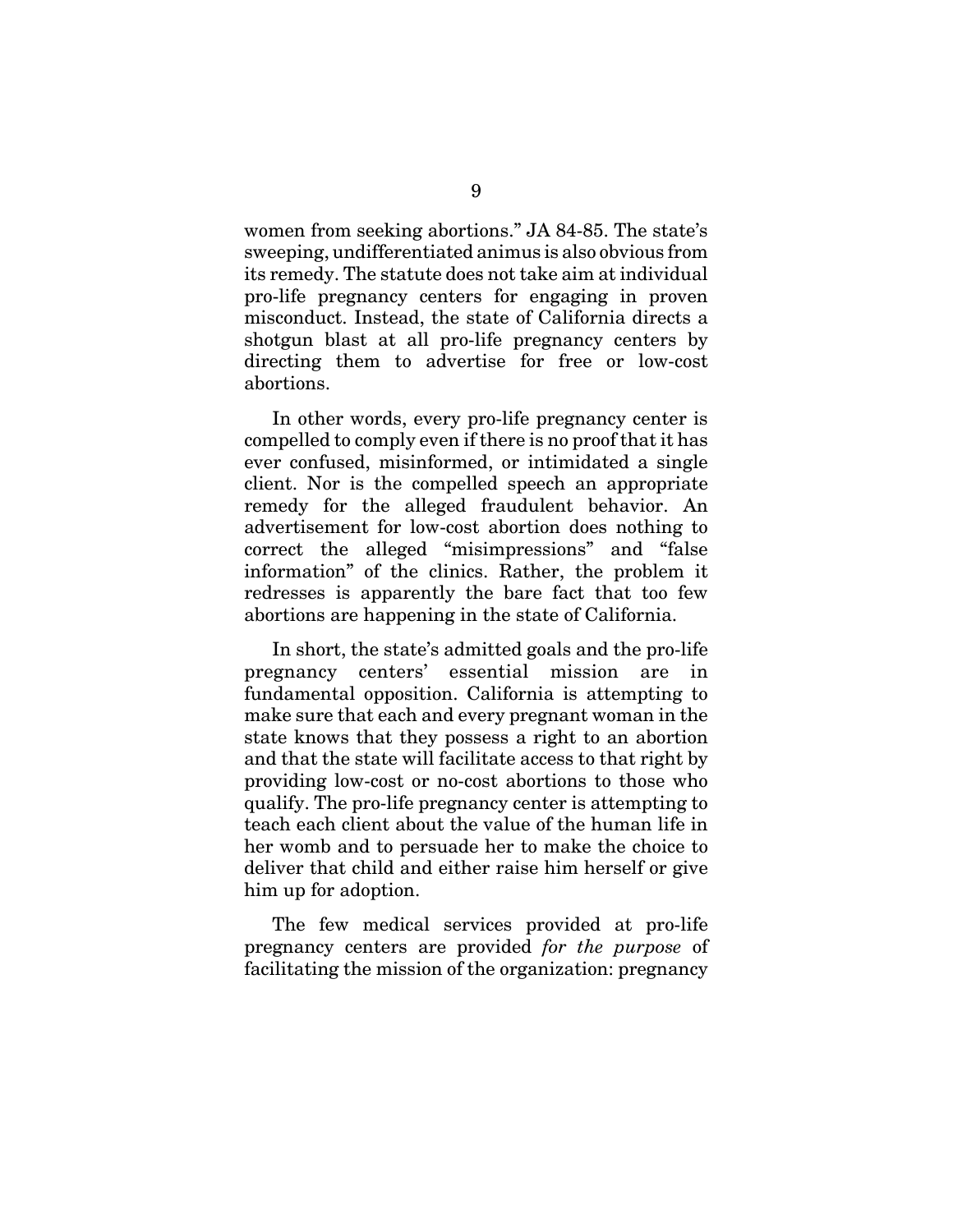tests inform a woman that she is a mother; ultrasounds provide her with visible and audible proof of her unborn child's existence, heartbeat, and humanity. These are the procedures offered in licensed clinics; and they serve the goal of encouraging a pregnant woman to embrace their own motherhood and choose to protect the precious life growing in her womb.

A pro-life pregnancy center is in many ways comparable to a public interest law firm, where the firm exists not merely to provide legal services but to advance a specific organizational mission and purpose. These firms are of course required by law to represent clients competently and professionally, but they are not for that reason required, as a condition for doing business, to advance any message inconsistent with their special organizational purposes.

The court below justified the state's imposition of special burdens on pro-life pregnancy centers by classifying the speech of these unique pro-life organizations as "professional speech" that enjoys far less stringent constitutional protection than other forms of speech — even to the point of permitting the state to compel speech contrary to the fundamental purpose of their professional activities.

The 9th Circuit, however, seems to confuse any speech uttered by a professional with "professional speech." There is no medical expertise or professional training required to post the state's advertisement. The fact that professionals work at crisis pregnancy centers does not mean that the state's simple notice enjoys any form of special status.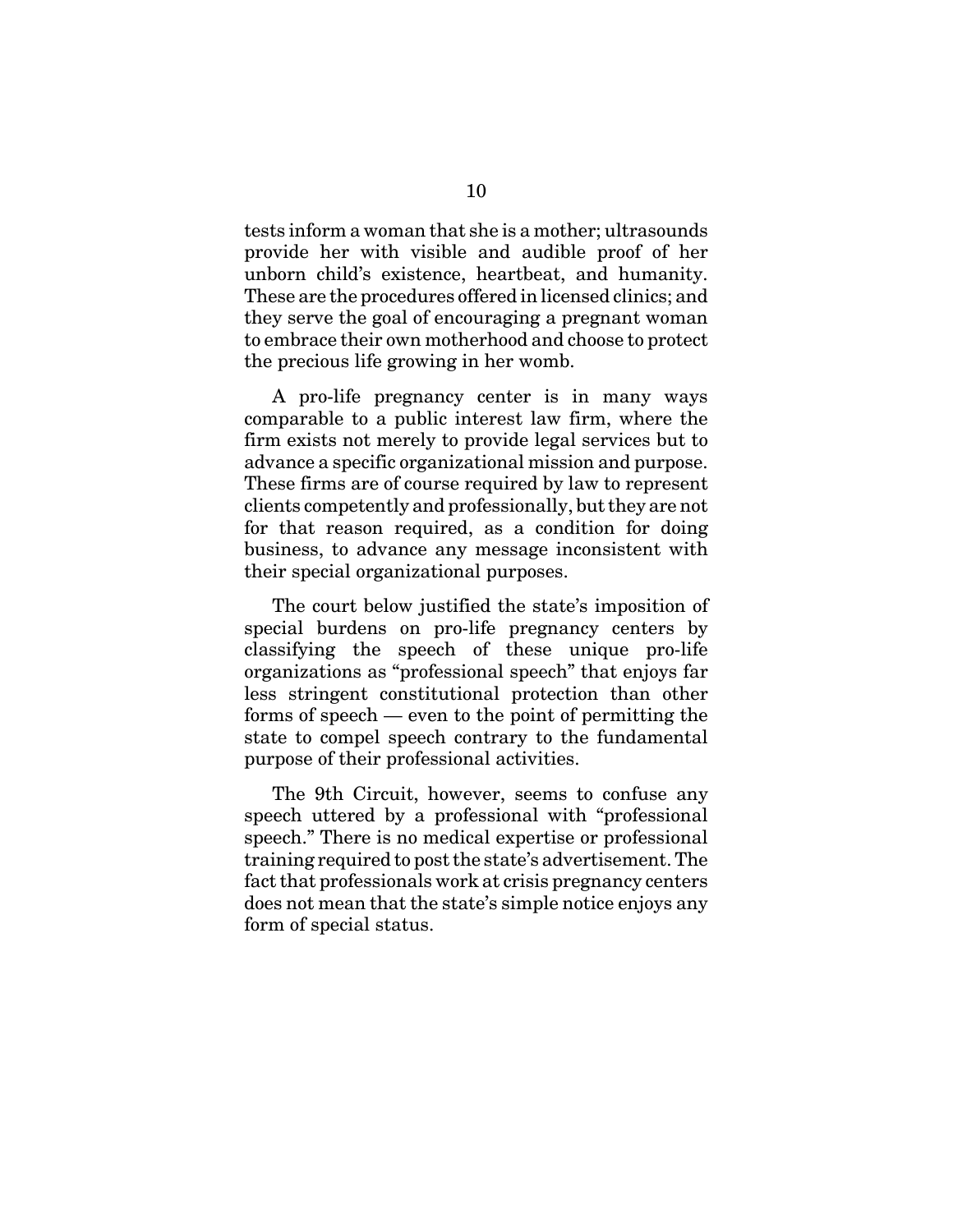But even if the notice is held to be "professional speech" because it takes place in the context of a potential professional relationship, it is extraordinarily dangerous to presume that such speech should receive a lower level of constitutional protection, especially given the special status of professionals in public debate. In other words, professionals can and often should serve as advocates, even while providing professional services.

A ruling that renders all speech that occurs in a professional context a less-protected form of quasicommercial speech (even when, as in this case, no money changes hands) opens Pandora's Box. Often the most effective advocates in the most contentious and consequential public controversies are professionals. Lawyers represent their clients and make arguments in the public square. Doctors and nurses present their own arguments — and are countered by other medical professionals who have reached different conclusions, often according to different value systems.

The so-called learned professions, *acting in their professional capacities*, are among our most valued participants in the marketplace of ideas. It is one thing to require professionals to exercise due care and competence in the provision of their services. It is another thing entirely to draft them to advance the ideological priorities of an activist state. By requiring pro-life professionals to advertise for free abortions, the state uses its immense power to undermine the very purpose of their professional work.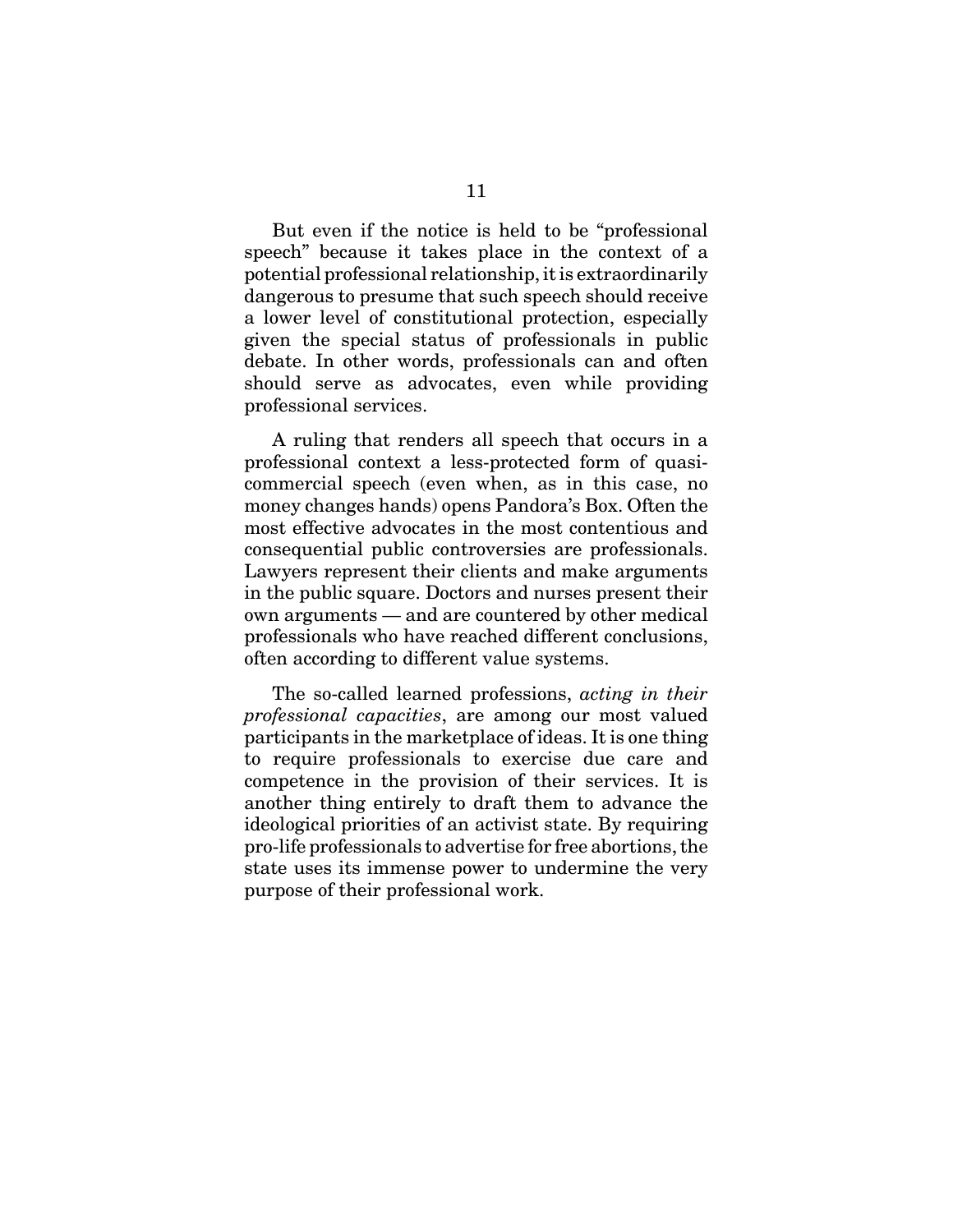### **II. California Is Transforming Private Pro-Life Property Into Billboards for the Pro-Choice Cause**

While *Barnette* is perhaps the seminal compelled speech case in Supreme Court history, *Maynard* should control. In *Maynard*, as this Court no doubt recalls, the State of New Hampshire required its citizens to equip noncommercial vehicles with license plates that proclaimed the state motto, "Live Free or Die." Jehovah's Witness citizens George and Maxine Maynard understandably objected to the use of their private property (in this case, their car) to advance a message that directly contradicted their religious beliefs.

Maynard framed his objection simply. He declared that he "refuse[d] to be coerced by the State into advertising a slogan which [he found] morally, ethically, religiously and politically abhorrent." *Maynard*, 430 U.S. at 713. It is against that backdrop that this Court framed the case as determining "whether the State may constitutionally require an individual to participate in the dissemination of an ideological message by displaying it on his private property in a manner and for the express purpose that it be observed and read by the public." *Id*.

In its opinion, the Court noted that the First Amendment of course protects "both the right to speak freely and the right to refrain from speaking at all." *Id*. at 714. New Hampshire "force[d] an individual, as part of his daily life — indeed constantly while his automobile is in public view — to be an instrument for fostering public adherence to an ideological point of view he finds unacceptable." *Id*. at 715.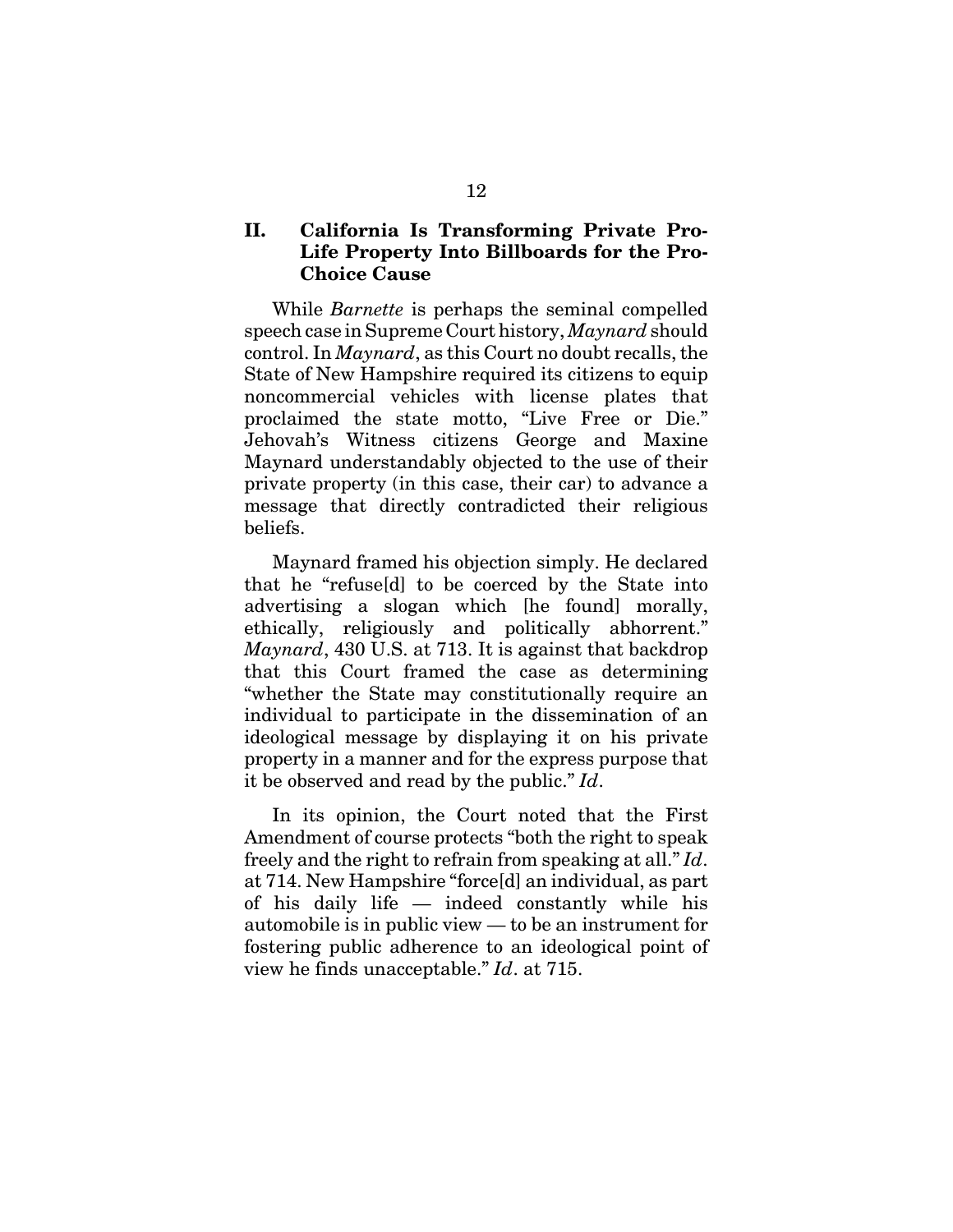In *Maynard*, just as in the present case, the state's purpose and the citizen's ideology were in direct conflict. The state wanted to promote "history, individualism, and state pride." *Id*. at 716. These citizens, however, did not share those values — or, to the extent they shared some of those values, they did not prioritize them as the state wished.

Nothing prevented the state from broadcasting its motto far and wide. Nothing prevented New Hampshire from making its motto a default option on license plates, so that the vast majority of citizens might serve as "mobile billboards" for its message without a moment's complaint. This Court ruled that the state could not, however, intrude upon what this Court called the "individual freedom of mind" to accomplish its purposes. *Id*. at 714.

If anything, the state measure in this case is even more intrusive. Pro-life professionals, as part of their daily lives, are forced not only to be messengers for an ideological point of view (that it is appropriate for the state to provide abortion access) but even to abet a course of *action* (calling the listed phone number) that can culminate in the death of an unborn child — the very thing that pro-life pregnancy centers exist to prevent.

The citizens of California — acting through their elected representatives — have chosen to use state resources to fund and facilitate abortion access. A mere 200 crisis pregnancy centers exist across the length and breadth of America's most populous state. They represent a point of view that lacks political power or legislative influence.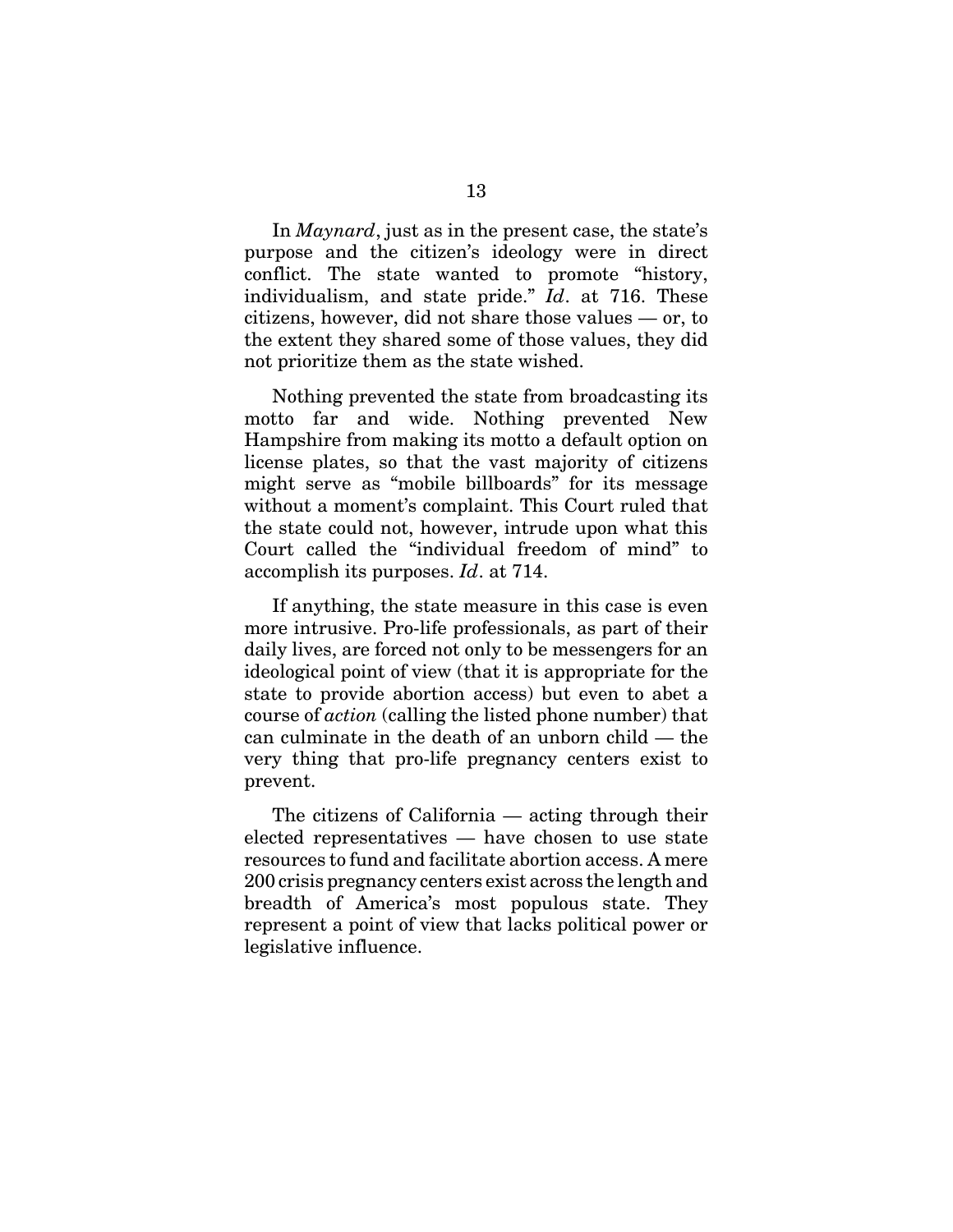But popularity is not the measure of constitutional propriety. In *Maynard* the court held that the First Amendment "protects the right of individuals to hold a point of view different from the majority and to refuse to foster, in the way New Hampshire commands, an idea they find morally objectionable." *Id*. at 715.

Here, California commands that pro-life pregnancy centers not merely foster an idea, but cooperate in enabling a course of action which they find morally objectionable. This issue has been considered and decided by this Court in cases that have come before. The government of California simply does not possess the authority to compel its citizens to speak its message. Let it make its own case to the people of the state.

#### **III. California's Intolerance Threatens to Exacerbate American Cultural Divide**

There is no question that questions and debates about abortion are among the most emotional and divisive of all the questions that dominate American public life. Tens of millions of orthodox religious believers look at sacred texts that define life's beginning in the womb and feel both shock and horror that American law grants a right intentionally to kill a child. Many millions have examined the scientific facts of human growth and development and have determined that an unborn child is, in fact, a separate human life, and there is no rational basis for depriving it of the legal protections all other people enjoy.

Others, of course, have studied the issue of abortion and have come to a different conclusion. They view the unborn child as an extension of the mother, part of the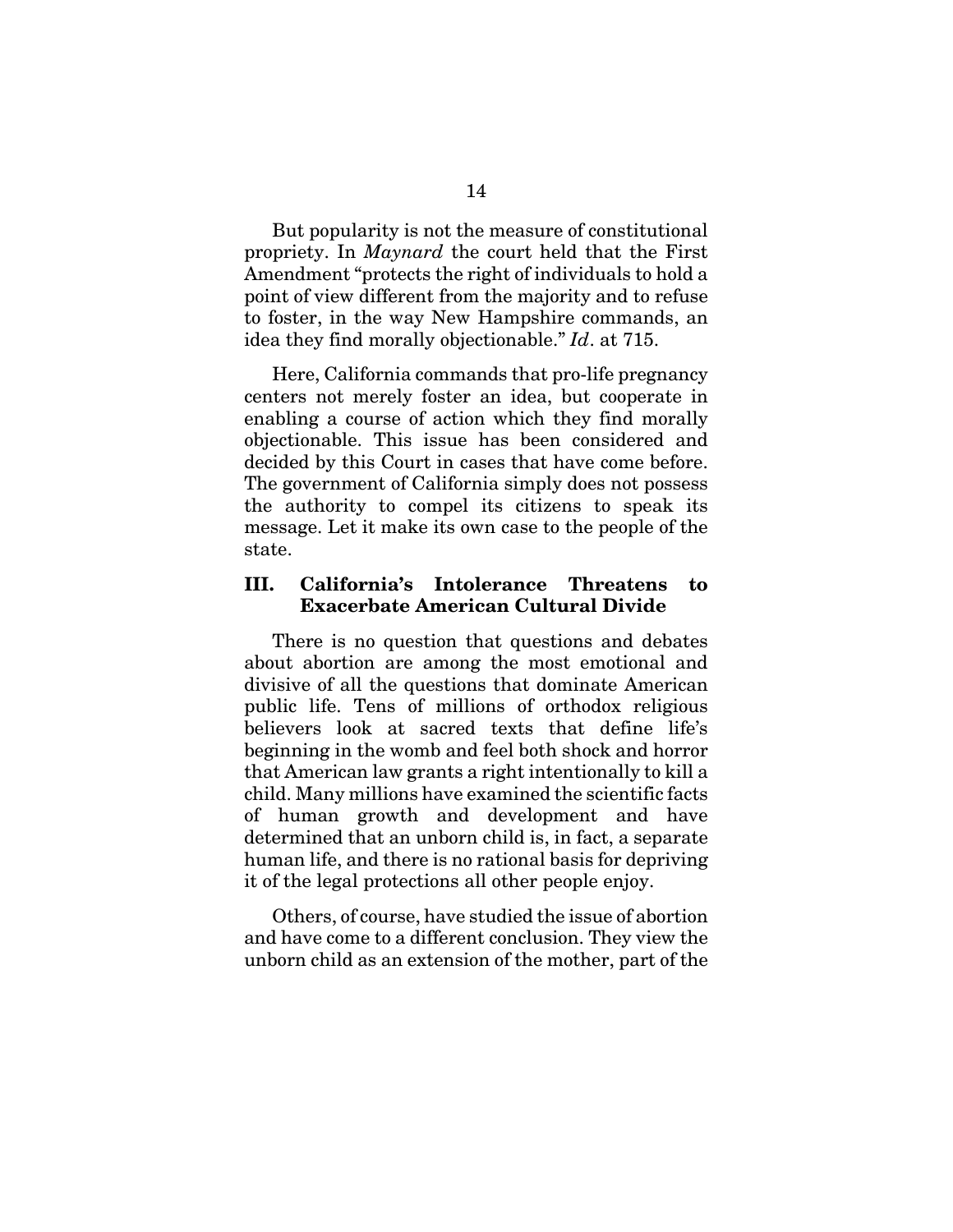body that she controls. On this view, the unborn child is not human life but rather "potential life," and the right of abortion is indispensable to human autonomy and the liberation of women from traditional, subservient cultural status.

While the Founders could not anticipate the contours of an abortion debate that fully emerged almost two centuries after they drafted the Constitution and Bill of Rights, they could and did anticipate the enduring existence of debate and dissent over the most contentious of public controversies. After all, the founding generation was immersed in debates as consequential as the morality and legality of chattel slavery, an issue that would ultimately divide the United States and trigger our nation's deadliest military conflict.

No less a thinker than the great abolitionist Frederick Douglass expressed the view that free speech was "the great moral renovator of society and government." Frederick Douglass, "A Plea For Freedom of Speech in Boston" (Dec. 9, 1860). He blamed the persistence of slavery, in part, on the *lack* of free speech in antebellum America. "Slavery cannot tolerate free speech," he said. "Five years of its exercise would banish the auction-block and break every chain in the South." *Id*. Free speech is the "dread of tyrants. It is the right which they first of all strike down." *Id*.

Free speech threatens power. Free speech on matters of deep and profound public concern threatens power all the more. That is why — when given the opportunity — the powerful will seek to confine, limit, or (as in this case) coerce dissenting speakers. And that is why Justice Kennedy was right in his observation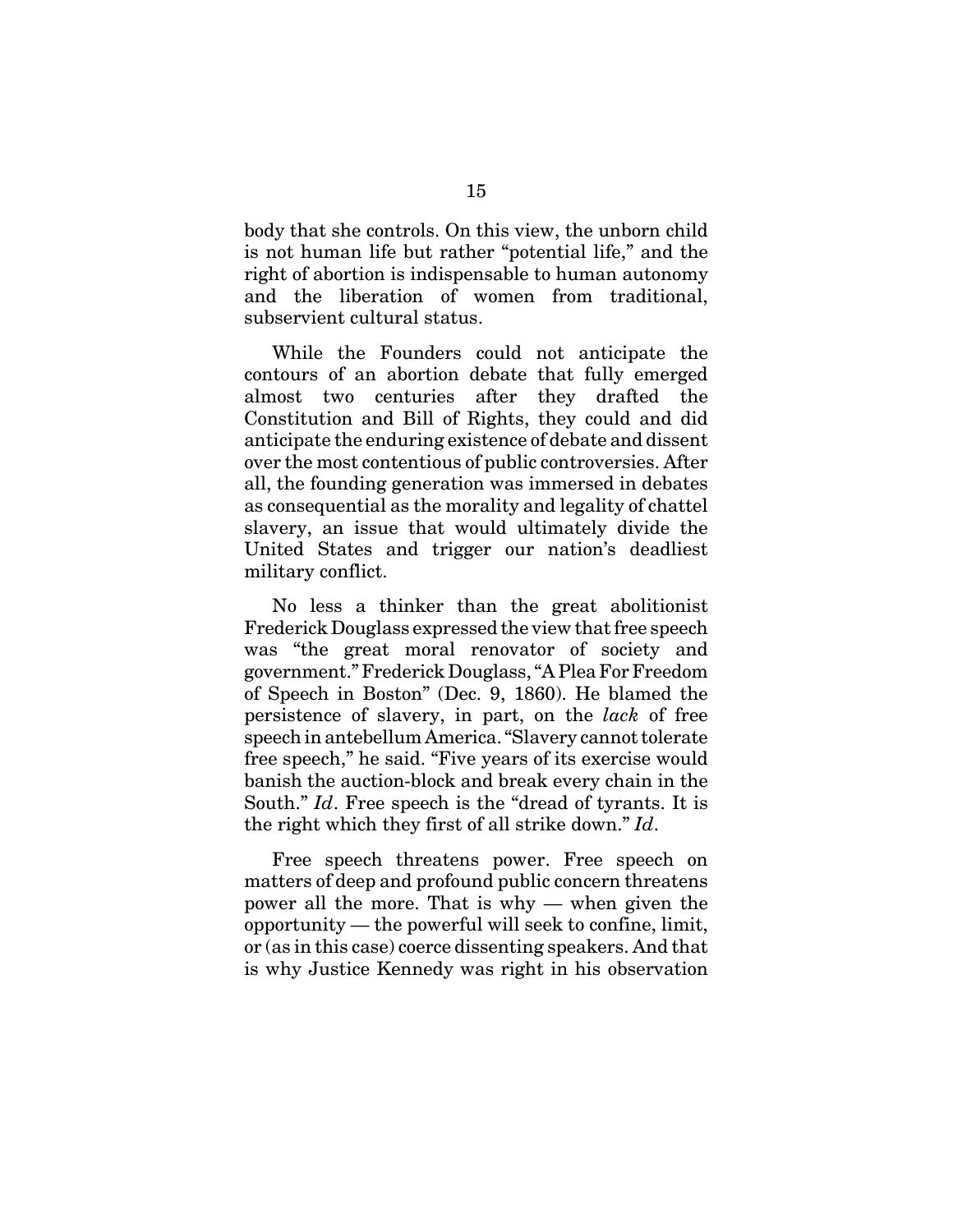during the *Masterpiece Cakeshop* oral argument when he asserted that "tolerance is essential in a free society. And tolerance is most meaningful when it's mutual." (Oral Arg. Tra. 62) A society in which pro-life clinics are constrained to direct women to a means of obtaining abortions is a society made less free.

Intolerance does not settle debates, it magnifies divisions. Intolerance does not create cultural or intellectual conformity, it generates seething resentment. In this case, California is demonstrating that it is so intolerant of disagreement that it will commandeer the speech of the most effective dissenters, the people who work most closely with young women who seek alternatives to abortion, the mothers who want to choose life.

A tolerant state is not an impotent state. California can and does deploy immense resources to advance its state interests. If it chose, it could deploy even more resources and flood targeted communities with its favored messages. It can properly punish medical professionals who violate standards of care. In other words, if California is made to protect the constitutional rights of pro-life citizens, it will not lack for pro-choice messages – or the resources to make those messages heard.

It is time for California to be tolerant. It is time for California to respect the liberties of all its citizens, including those citizens who stand opposed to its policies. Its coercion defies precedent. It cannot be allowed to stand.